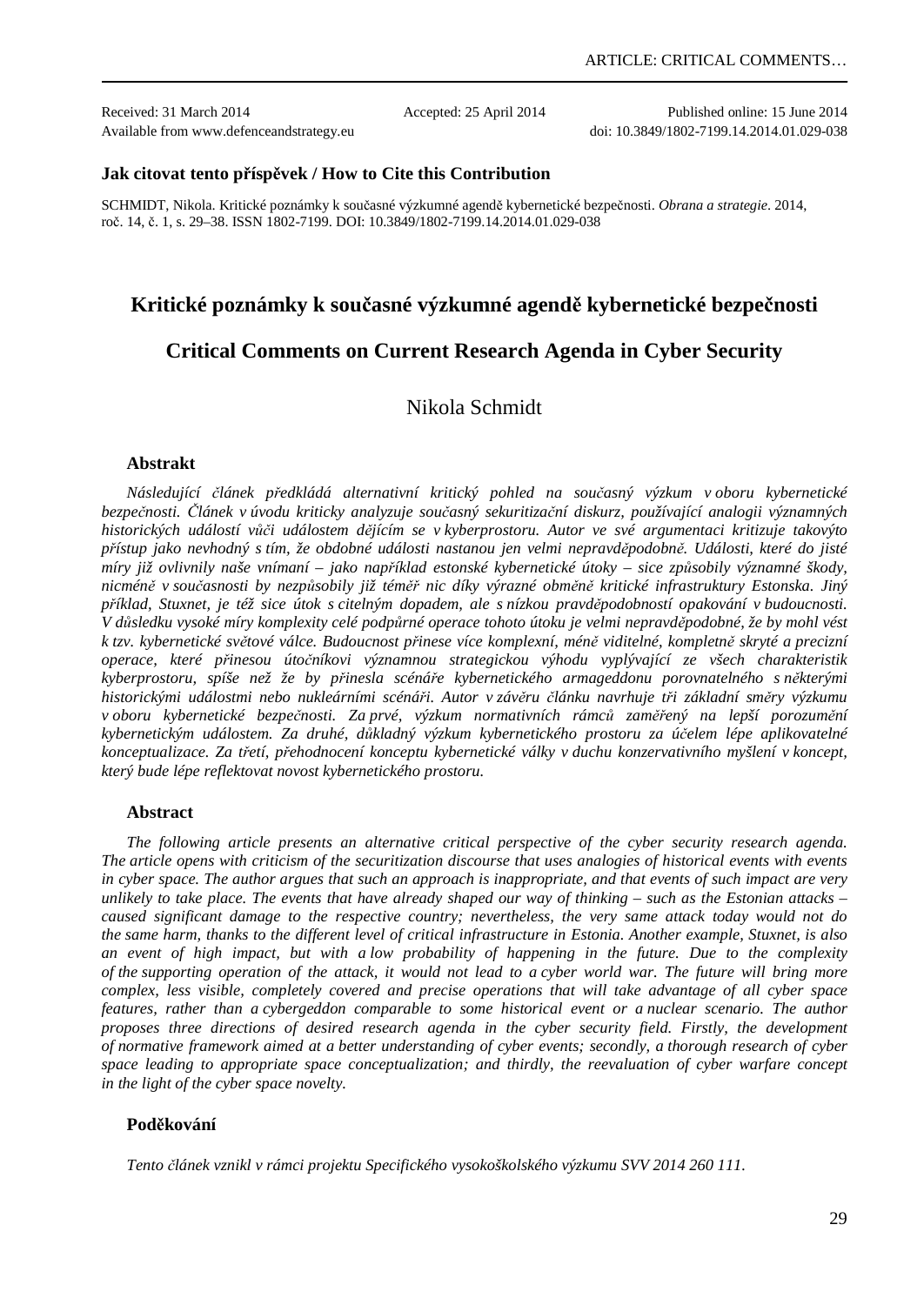## **Klíčová slova**

Kybernetická bezpečnost; sekuritizace; kritická analýza; kybernetická válka; konceptualizace kyberprostoru; analýza hrozeb.

#### **Keywords**

Cyber security; securitization; critical analysis; cyber war; conceptualization of cyberspace; threat analysis.

## **INTRODUCTION**

*"In the practical art of war, the best thing of all is to take the enemy's country whole and intact; to shatter and destroy it is not so good. So, too, it is better to capture an army entire than to destroy it, to capture a regiment, a detachment or a company entire than to destroy them."* 

#### *Sun Tzu, The Art of War, 6th – 5th Century B.C.*

The following article is aimed at drawing several dilemmas that have risen along with the debate over emerging cyber security threats. Since the end of World War II, the strategic studies have developed a broad theoretic framework based on newly developed technology of nuclear weapons, communication technologies and industrialization. There is no ambition to update the strategic studies in this article, but to debate some of the dilemmas of cyber threats emanating from cyberspace that would significantly influence the strategy of state defense and international stability, and in the end to propose the needed agenda in cyber security research according to a realistic evaluation of the current state of the international security in cyberspace.

At the beginning the article introduces the securitization debate challenged by the realistic analysis of the Stuxnet incident that has served as a peon to the securitization ambitions of some scholars, especially policy makers. Then the article offers another perception of cyber space that is different from other military domains and explains why such a new domain is viable for military operations, explaining reasons why it has to be treated differently. The third part discusses some security discourses in cyber space and their impact on strategic thinking. The article concludes with ideas for further academic focus, based on previous argumentation, which would be valuable for further cyber security research instead of banal threatening securitization based on historical analogies.

## **SECURITIZATION OF THE CYBERSPACE AND THE NATURE OF CYBER WEAPONS**

Plenty of scholars have been recently pointing relentlessly to cyber threats as something that would trigger another world war and view the topic from the national perspective;<sup>1</sup> Russia already mentioned that a reaction to information warfare would have nuclear dimension;<sup>2</sup> USA stipulates that reaction to a cyber attack does not have to be limited to cyber means, because cyber attack would be evaluated as any other hostile activity.<sup>3</sup> Others who call for measures to face cyber threats immediately, or say "we may miss the train", are usually policy makers that have such securitization discourse as a vital

<sup>1</sup> CLARKE, R.A. and KNAKE, R. *Cyber War: The Next Threat to National Security and What to Do About It*. HarperCollins, 2012. ISBN 9780061962240.

<sup>2</sup> HILDRETH, Steven A. *Cyberwarfare*. 2001. *CRS Report for Congress*.

<sup>3</sup> THEWHITEHOUSE. *International Strategy for Cyberspace* [cit. 2014-03-31]. 2011. Retrieved from: http://www.whitehouse.gov/sites/default/files/rss\_viewer/international\_strategy\_for\_cyberspace.pdf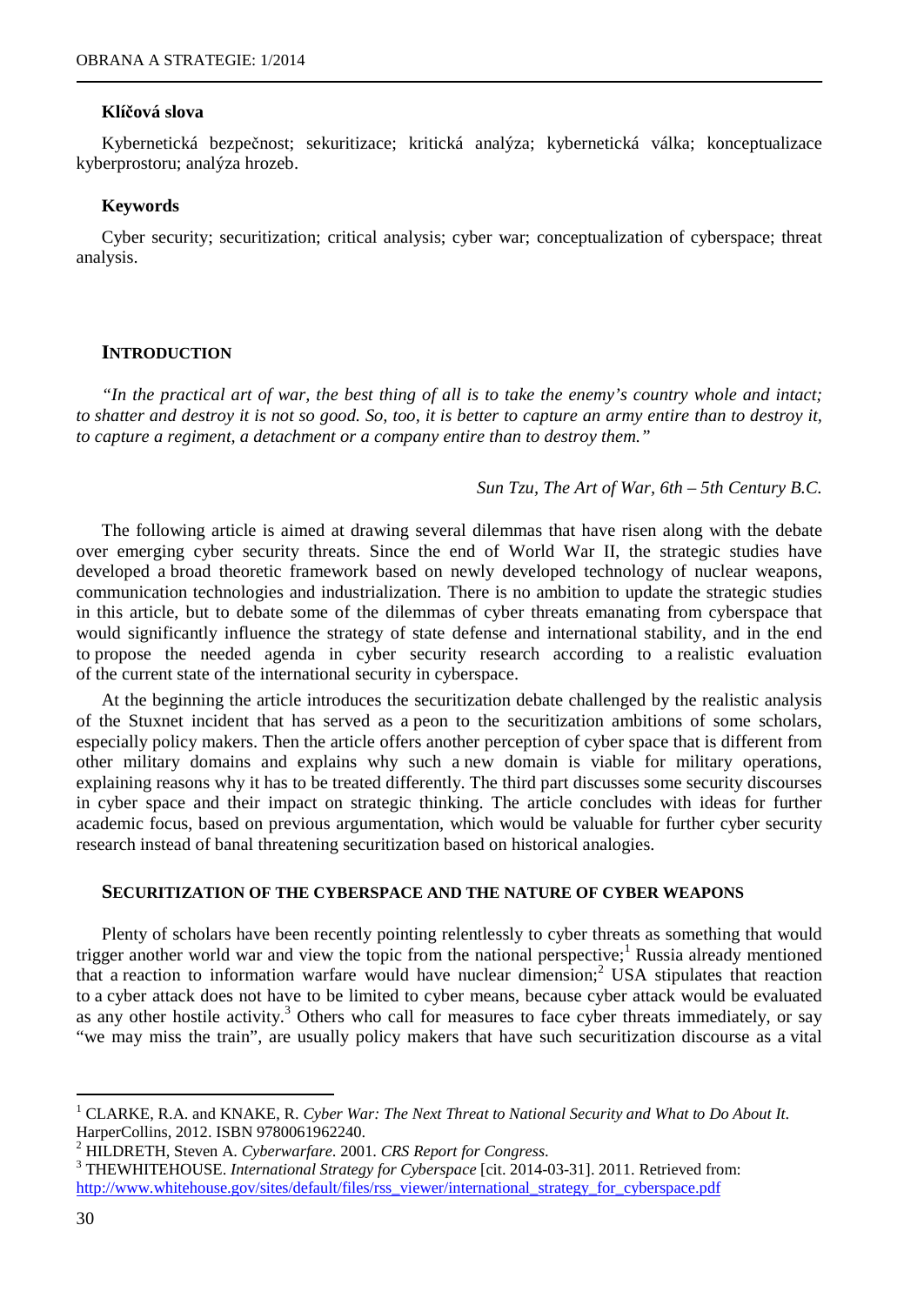component of their job.<sup>4</sup> Other proposals emphasize development of cyber defense measures to avoid cyber war,<sup>5</sup> but few scholars focus on critical analysis of concepts such as cyber space, cyber war, cyber attack and related strategy development or conceptualization debate. The over-securitization tendency, or one may say exaggeration of cyber threats, is prevalently produced by application of traditional military thinking to something extraordinary new. Vigilance on security novelty of emerging cyber threats is *in situ* in the current academic debate, but it lacks a strong critical feedback.

The sources of the securitization discourse are similar in nature with those treating cyberspace as a domain comparable to other warring domains; it is not comparable, as will be discussed later. The securitization discourse adopts cyberspace as a warring domain and applies the military perspective to the analysis of threats emanating from cyber space, so those scholars use the same logic as the one developed by strategic studies during the Cold War for other domains, which is the crucial problem. The evaluation of a threat is not based on critical analysis of cyber attack impacts, technology development, possible defensive measures, but on the contrary, on creative imagination of "what may happen if we are not prepared", just as we were not prepared for 9/11 or Pearl Harbor.<sup>6</sup> These doomy scenarios do not provide us with a critical sight of the novelty of current security issues, but focus on threatening others with the objective of supporting unidentified interests. Application of these scenarios analogously with historical events is not suitable for cyberspace. Such analysis tends to be shortsighted. Cyberspace as a warring domain would have, and ultimately has, different dynamics than the other domains. If something related to national security already happened, it does not mean we would face a tragedy comparable to the nuclear Mutual Assured Destruction scenarios. We live in a world extraordinarily interconnected by reciprocal economic dependency that has never been so developed in the human history; in the age of exceptional world peace among democratic countries that underlined the theory of democratic peace; in a world of widely developed normative framework that has led to a normative climate of nuclear taboo and also of international law protected by semiworking but existing international organizations. Hence, we should expect different approach in strategies of states willing to influence the political world order rather than a significant cyber attack with tremendous physical, violent, lethal or publicly visible catastrophic impacts, provided we think as realists in international relations.

In fact, there has been no single cyber attack threatening the world peace to date. The most significant one has been mentioned repeatedly. In 2010,  $Stuxnet<sup>7</sup>$  attacked nuclear centrifuges and disrupted Iranian nuclear program, returning it a couple of years back.<sup>8</sup> The attack seemed to be a pure sabotage operation or a stealthy intelligence cover action and it would be extremely difficult to replicate or conduct again. Despite the fact that the systems attacked had not been repaired for years and are very likely to still have the same vulnerabilities,<sup>9</sup> there has been no other significant attack on similar systems reported to date. Nevertheless, some US senators assert that if Stuxnet was used against the United States, it would have a monstrous impact on disrupting the whole electrical

l

<sup>4</sup> ALEXANDER, Keith B., GOLDMAN, Emily and WARNER, Michael. Defending America in Cyberspace. *National Interest*. 2013, pp. 18–24. ISSN 08849382. or SHEA, Jamie. NEW SECURITY CHALLENGES AND NATO'S FUTURE. *Turkish Policy Quarterly*. 2011, vol. 10, pp. 53–59. ISSN 13035754.

<sup>5</sup> MCGRAW, Gary. Cyber War is Inevitable (Unless We Build Security In). *Journal of Strategic Studies*. 2013, vol. 36, pp. 109–119. ISSN 0140-2390.

<sup>6</sup> LAWSON, S. BEYOND CYBER-DOOM: Cyberattack Scenarios and the Evidence of History. *Mercatus Center George Mason University Working*. 2011, no. 11 [cit. 2014-03-28]. Retrieved from:

http://www.voafanti.com/gate/big5/mercatus.org/sites/default/files/publication/beyond-cyber-doom-cyber-attackscenarios-evidence-history\_1.pdf

<sup>7</sup> FARWELL, James P. and Rafal ROHOZINSKI. Stuxnet and the Future of Cyber War. *Survival*. 2011, vol. 53, pp. 23–40. ISSN 00396338.<br><sup>8</sup> NICOLL Alexander Stuve

NICOLL, Alexander. Stuxnet: targeting Iran's nuclear programme. *Strategic Comments*. 2011, vol. 17, pp. 1–3. ISSN 1356-7888.

<sup>9</sup> PETERSON, Dale. Offensive Cyber Weapons: Construction, Development, and Employment. *Journal of Strategic Studies*. 2013, vol. 36, pp. 120–124. ISSN 0140-2390.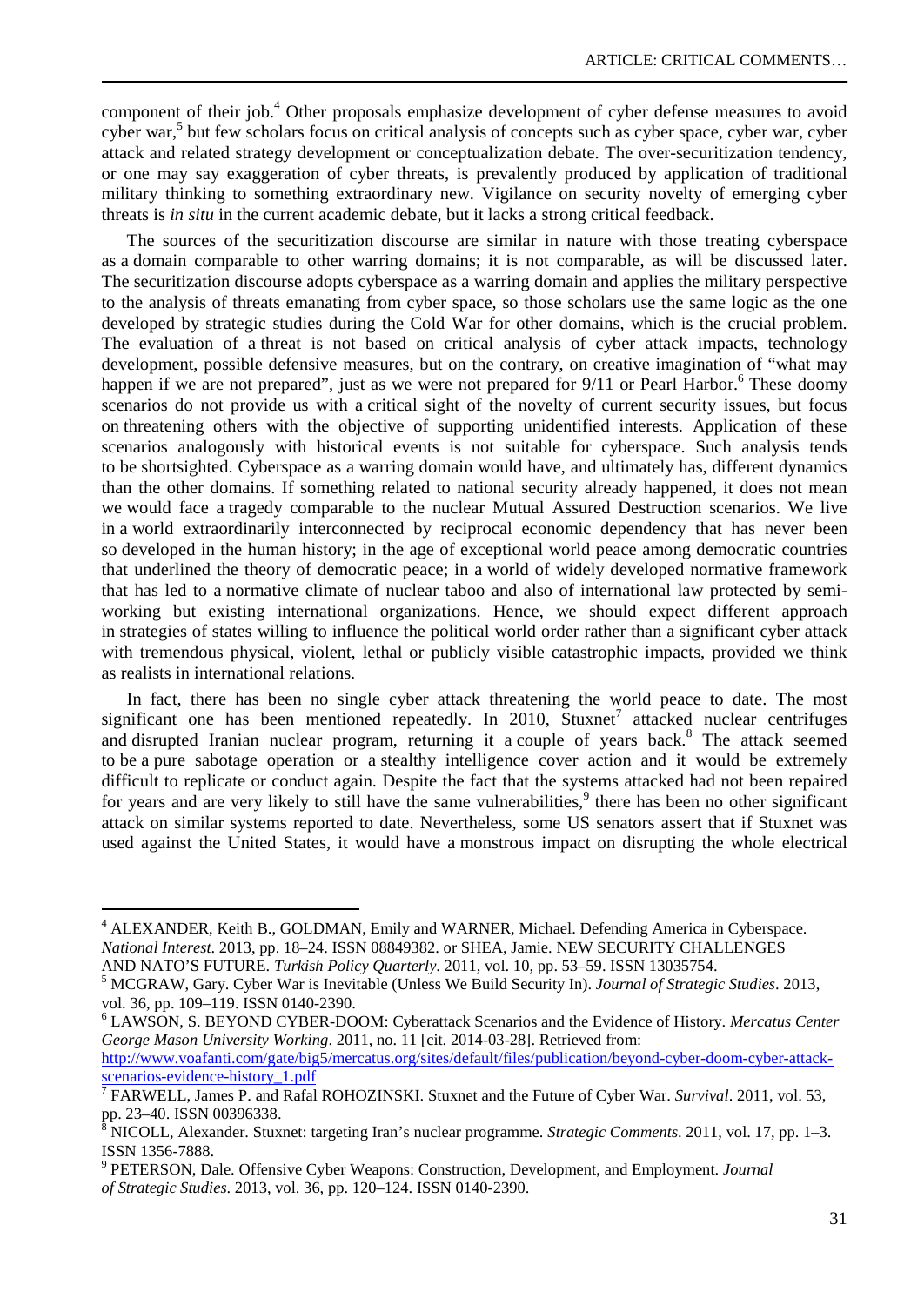power grid,<sup>10</sup> but this never happened. One may argue that the other side does not possess the same state-of-the-art cyber weapons and capabilities, but precisely such presumption is wrong.

Stuxnet attack was a part of the operation called Olympic Games. To conduct such an extremely precise and stealthy operation requires a preceding intelligence operation to guarantee the success; especially when any cyber weapon is a double-edged sword that may be used against the attacker in retaliation. Hungarian cyber security and cryptography research institute CrySys Lab., established at the Budapest University, revealed that a worm called Flame would be such a predecessor collecting a vast amount of intelligence information to support the Stuxnet attack.<sup>11</sup> Flame or some selective part of the code was very likely used again during the attack against Saudi Aramco.<sup>12</sup> However, if we look at those two incidents, they do not seem to have the same origin as we may deduce from the current international relations dynamics. Iran is an eyesore to the international community and especially to the U.S. or West that are willing to put diplomatic pressure on Iran in the name of international security. The attack used a sophisticated irreversible method to ensure Saudi Aramco immediate shutdown. Saudi Aramco is a long-lasting ally to the U.S.; hence, it does not make sense for the U.S. or West to destabilize world oil production by deleting fifty thousand computers in Saudi Aramco while seeking for stabilization by undermining Iranian nuclear program. Thus, the interpretation is that a cyber weapon was highly probably used in retaliation against Saudi Aramco in Saudi Arabia by Iran or by a non-state actor. Who in fact was behind the attack is not clear due to the well-known attribution problem in cyberspace that significantly and maybe ultimately hides the attacker's origin.<sup>13</sup> One may argue that the high level of Stuxnet sophistication would serve as a clue to attribute it to a developed country such as the U.S. or Israel;<sup>14</sup> or the "logic of threatened others" in the nexus of international security would serve as another hint.<sup>15</sup> Sanger attributed the attack to the U.S. and Israel openly.<sup>16</sup> However, the Crimea experience showed that such deduced evidence of attribution without certainty (Russian soldiers without flags) does not push others to act in the name of international norms or law (!) even in a conventional conflict where the evidence of use of force is without doubt; of course, because it does not violate international law in the first place – there is no confirmed state behind the attack. Above all, a cyber attack could be conducted in order to inform the enemy that one has the capability to use the opponents' weapons in retaliation, and stay in the shadow by precisely securing strategic advantage exploiting the attribution problem. That would be the core message, something completely incomparable to the pre-cyber age; today cyber threats cannot be treated from the same perspective.

The conclusion of the first part of this paper consists of the following findings. First, the application of conservative perspective developed during the pre-cyber age is not an appropriate approach. Our enemies would retaliate by our own means, with our own weapons, and at the same time they would do their best to stay uncovered. Hence, the principal of deterrence by retaliation may not stop the attacks, but may rather escalate them in the form of extremely precise sabotage cover actions that undermine some competitive or threatening components of the enemy's highly developed society. One

<sup>&</sup>lt;sup>10</sup> COLLINS, Sean and Stephen MCCOMBIE. Stuxnet: the emergence of a new cyber weapon and its implications. *Journal of Policing, Intelligence and Counter Terrorism*. 2012, vol. 7, pp. 80–91. ISSN 1833-5330.

<sup>11</sup> DEMIDOV, Oleg and Maxim SIMONENKO. FLAME IN CYBERSPACE. *Security Index: A Russian Journal on International Security*. 2013, vol. 19, pp. 69–72. ISSN 1993-4270.

<sup>12</sup> BRONK, Christopher and Eneken TIKK-RINGAS. The Cyber Attack on Saudi Aramco. *Survival*. 2013, vol. 55, pp. 81–96. ISSN 0039-6338.<br>13 MUNNAU

<sup>13</sup> MUDRINICH, Erik M. Cyber 3.0: The department of defense strategy for operating in cyberspace and the attribution problem. *Air Force Law Review*. 2012, vol. 68, pp. 167–206. ISSN 00948381.

<sup>14</sup> GUITTON, Clement and Elaine KORZAK. The Sophistication Criterion for Attribution. *The RUSI Journal*. 2013, vol. 158, pp. 62–68. ISSN 0307-1847.

<sup>15</sup> GLASER, Charles L. *Deterrence of Cyber Attacks and U.S. National Security*. 2011. *Report GW-CSPRI-2011-5*. <sup>16</sup> SANGER, D E. *Confront and Conceal: Obama's Secret Wars and Surprising Use of American Power*. B.m.: Crown Publishing Group, 2012. ISBN 9780307718044.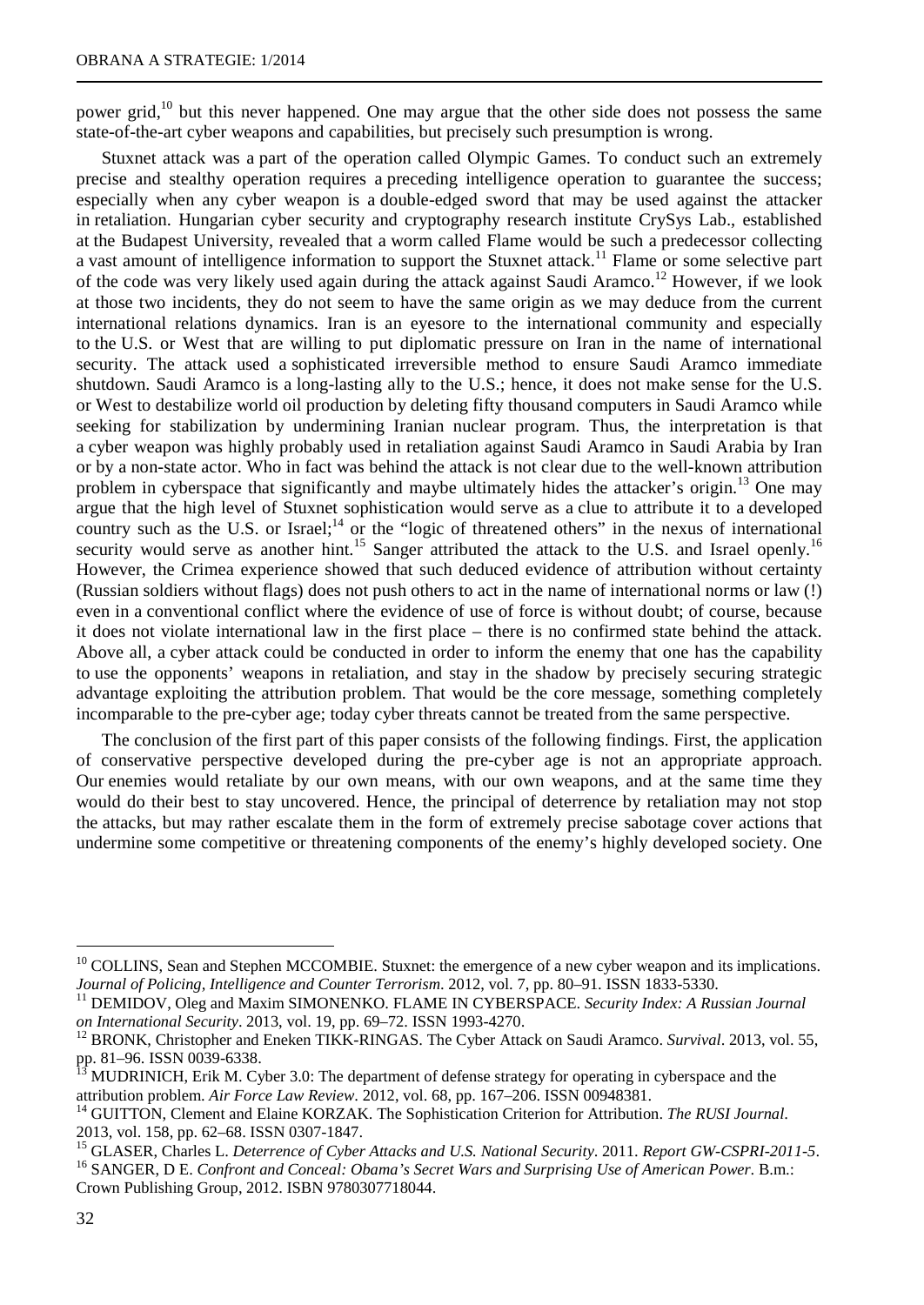may argue that the development of international norms in cyberspace would serve as a deterrent,<sup>17</sup> while others oppose the idea and support the above argumentation of conflict escalation.<sup>18</sup>

Second, cyber weapons are not conventional or nuclear weapons. They are novel in nature and should be treated with such novel strategic approach. The escalation in that sense does not mean that its result would eradicate people with bloody cruel lethality or turn the whole country into dust in a couple of minutes; on the contrary, the existence of a cyber weapon and its possible successful use may e.g. significantly influence the direction of a particular political representation. Nonetheless, the research should focus on the dynamics of such novelty rather than on the development of insane doomy scenarios.

Thirdly, for some reason critical infrastructures in all developed countries still do work and do not face any major state backed attacks. The DDoS (Distributed Denial of Service) attacks on Estonia in 2007<sup>19</sup> were treated as a new kind of war<sup>20</sup> that should be somehow deterred, and scholars began working on research on how a comparable cyber war would be deterred. In fact, the same attack would cause no harm today due to technical measures adopted in the network architecture and well-configured systems. $21$ 

### **CYBERSPACE CONCEPTUALIZATION AS A FLUID AND UNSTABLE DOMAIN**

Most cyber security strategies tend to treat cyberspace as a solid, measurable, securable, spatial space dependent on technology with only few newly emerged characteristics, such as borderless space of ultimate freedom with solvable attribution problem. I deem that this approach is still limited. Treating cyberspace just as another domain as stipulated particularly in the US Department of Defense Strategy for Operating in Cyberspace<sup>22</sup> is not a definition of cyberspace; the strategy more precisely encourages the U.S. security community with Pentagon in the lead to *"organize, train, and equip"* with the objective to *"take full advantage of cyberspace's potential."* The mystification between definitions or knowledge that may be used as an epistemology of cyberspace for theory development or action and the governmental appeal to *"organize, train, and equip"* is a common mistake found in the literature treating cyberspace. The domain simply does not exist in the same form as all the other four domains including land, sea, air and space. All those four domains ontologically exist and a human is challenged to gain the strategic advantage by adopting a particular technology. However, one apparent characteristics changes everything. Cyber space as a fifth domain is a man-made domain.

Plenty of definitions can be found across national strategies. The following short examination is not comprehensive, but stresses several particular points. Martin Libicki probably is not the first one, but he is definitely the most visible one who emphasized the three-layer (with additional fourth layer) perspective and came up with a very valuable contribution of possible conquests at all respective layers. He divides cyberspace into three layers where the first physical layer consists of the physical infrastructure of hardware, cables, routers, satellites on orbit, etc.; the second syntactic layer consists of principles on which the physical systems are working, such as communication protocols; the third semantic layer consists of data flowing in the systems or saved on hard drives.<sup>23</sup> The first layer is easy to conquest by securing physical space or by taking over servers by law enforcement institutions

<sup>17</sup> STEVENS, Tim. A Cyberwar of Ideas? Deterrence and Norms in Cyberspace. *Contemporary Security Policy*. 2012, vol. 33, no. 1, pp. 148–170. ISSN 13523260.

<sup>18</sup> STŘÍTECKÝ, Vít. *Deterrence through Norms in Cyberspace: Critical Appraisal*. Toronto, Canada: Paper presented at the 55th ISA Annual Conference. 2014<br><sup>19</sup> KAMPMAPLE

<sup>19</sup> KAMPMARK, Binoy. CYBER WARFARE BETWEEN ESTONIA AND RUSSIA. *Contemporary Review*. 2007, vol. 289, pp. 288–293. ISSN 00107565.

<sup>20</sup> BEIDLEMAN, Scott W. *Defining and Deterring Cyber War*. USAWC. 2009

<sup>&</sup>lt;sup>21</sup> Based on a personal discussion with officials at the Estonia Ministry of Defense.

<sup>22</sup> US-DOD. *DEPARTMENT OF DEFENSE STRATEGY FOR OPERATING IN CYBERSPACE*. 2011 [cit. 2014- 03-31]. Retrieved from: http://www.defense.gov/news/d20110714cyber.pdf

<sup>23</sup> LIBICKI, M.C. *Conquest in Cyberspace: National Security and Information Warfare*. Cambridge University Press, 2007. ISBN 9781139464659.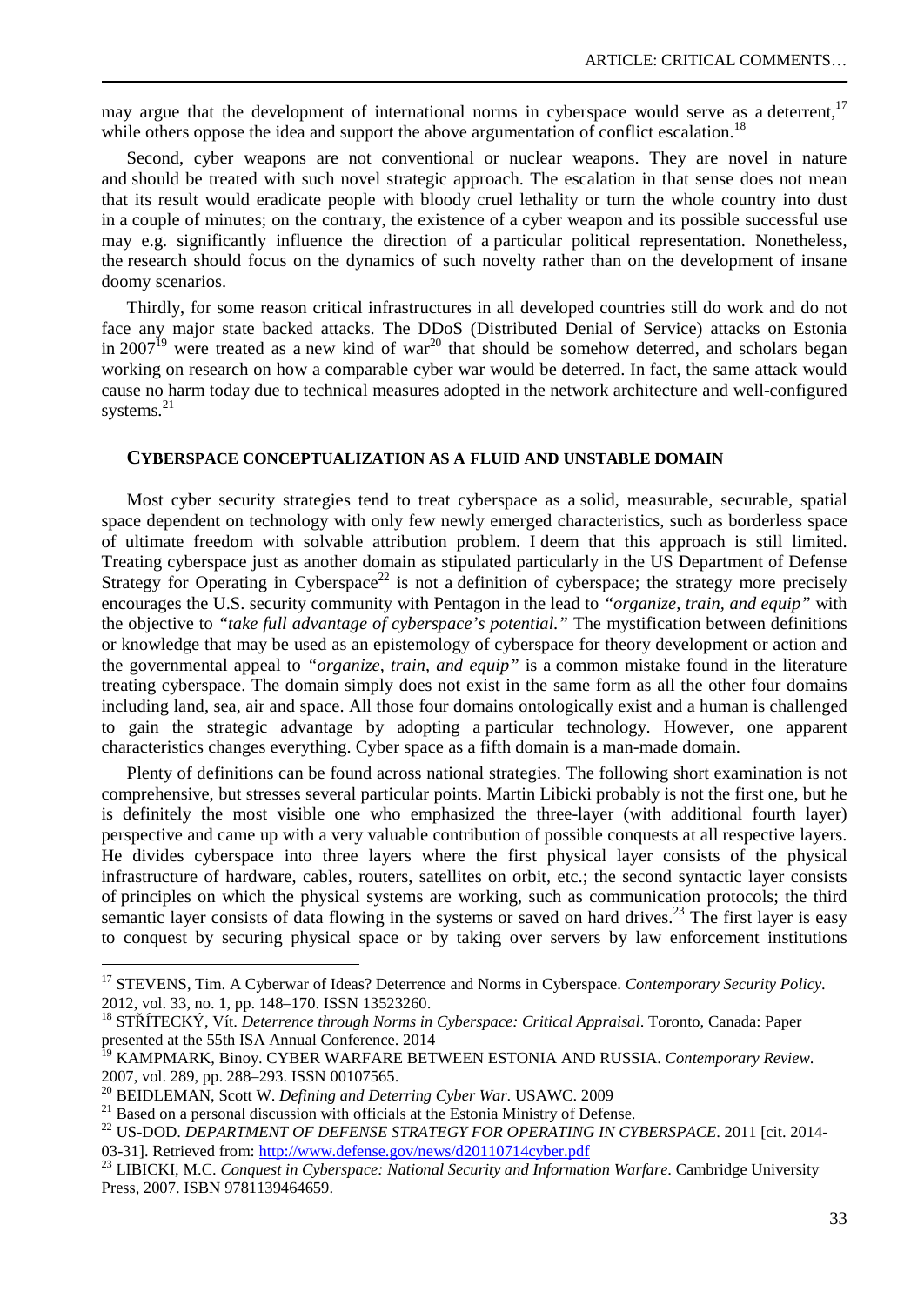or simply by destruction with kinetic means. The second layer is much more sophisticated. The way to conquest the second layer lies in the ability to let the machines do what you want by injecting a specific code to their controllers. The first attack aimed at the syntactic level was probably the sabotage of Urengoy-Surgut-Chelyabinsk natural gas pipeline in 1982. The attack manipulated pressure valves and led to the biggest non-nuclear explosion ever.<sup>24</sup> It happened seven years before the emergence of the World Wide Web – the most important technology that has increased significance of the semantic layer by filling the Internet with freely available information. Conquering the third level in a sense of Libicki's approach means manipulating the information available to the public, but it also means blinding air defenses during a military operation such as the attack in Syrian region Deir ez-Zor in 2007 aimed at a deemed nuclear facility. $^{25}$ 

Libicki evaluated possible "conquest" strategies of respective layers while adding a fourth layer as well, a pragmatic layer that lies behind the *"speech acts"*, which would be hard to define and hard to conquest. In 1998, Edward Waltz divides cyberspace into three layers: physical, information infrastructure and pragmatic,<sup>26</sup> putting emphasis on the importance of the content and its possible manipulation. Some of the definitions seem to be quite limited, consisting of infrastructure only: *"Cyberspace is the information space consisting of the sum total of all computer networks."*<sup>27</sup> In contrast, Kuehl offers definition where all the infrastructures are shaped *by the use* of them: *"Cyberspace is an operational domain whose distinctive and unique character is framed by the use of electronics and the electromagnetic spectrum to create, store, modify, exchange and exploit information via interconnected information-communication technology (ICT) based systems and their associated infrastructures."*<sup>28</sup> Kuehl's definition is valuable in combining the following components of the definition. All the systems on the physical layer provide connectivity on the global scale between computer systems as well as between people, as they are sharing, adding, exploiting, downloading, modifying the content that can be moved immediately around the globe to anyone. The addition *"by the use"* is valuable in adding a cognitive or let say pragmatic layer that influences people's decision-making and that makes the space unstable and indefinitely fluid in its nature. Such fluidity is caused by the human behavior, habits and decisions.

Albert-László Barabási has developed an inspiring theory of networking more than a decade ago.<sup>29</sup> The important finding in his thoughts is the tendency of each network to create important nodes – centers. These nodes are also created by human habits, by preferring specific services while ignoring alternatives due to routines that in our minds secure the fulfillment of desired goals. Therefore, the way we use the technology intentionally by routines significantly shapes the cyberspace at the strategic level as well. It shapes the cognitive layer and defines the center when we prefer Google and the services the corporation provides. Cyberspace, thus, is not just a mess of cables around the world, but it also reflects our habits that may sink society into Durkheim's *anomie* if challenged. Hence, it is not only about infrastructure, systems, content, but also about the way we use it and shape it constantly. Development of appropriate conceptualization and consequent strategy for such a space is a challenging, but essential task.

<sup>&</sup>lt;sup>24</sup> BETZ, D.J. and T. STEVENS. Cyberspace and the State: Toward a Strategy for Cyber-power. 2011

<sup>25</sup> CZOSSECK, C. and K. GEERS. *The Virtual Battlefield: Perspectives on Cyber Warfare*. Ios Press, 2009. ISBN 9781607500605.

<sup>26</sup> WALTZ, Edward. *Information warfare principles and operations*. Boston, London: Artech House, 1998, p. 150. ISBN 089006511X.

<sup>27</sup> DENNING, Dorothy E. *Information Warfare and Security [Paperback]*. B.m.: Addison-Wesley Professional; 1 st edition, 1998, p. 22. ISBN 0201433036.

<sup>&</sup>lt;sup>28</sup> KUEHL, Daniel. From cyberspace to cyberpower: Defining the Problem. In: Franklin D. KRAMER, Stuart H. STARR and Larry K. WENTZ, eds. *Cyberpower and National Security*. B.m.: Potomac Books, 2013, p. 24–42. ISBN 1597974234.

Many other definitions could be found in this book chapter as well.

<sup>29</sup> BARABÁSI, A L. *Linked: the new science of networks*. B.m.: Perseus Pub., 2002. ISBN 9780738206677.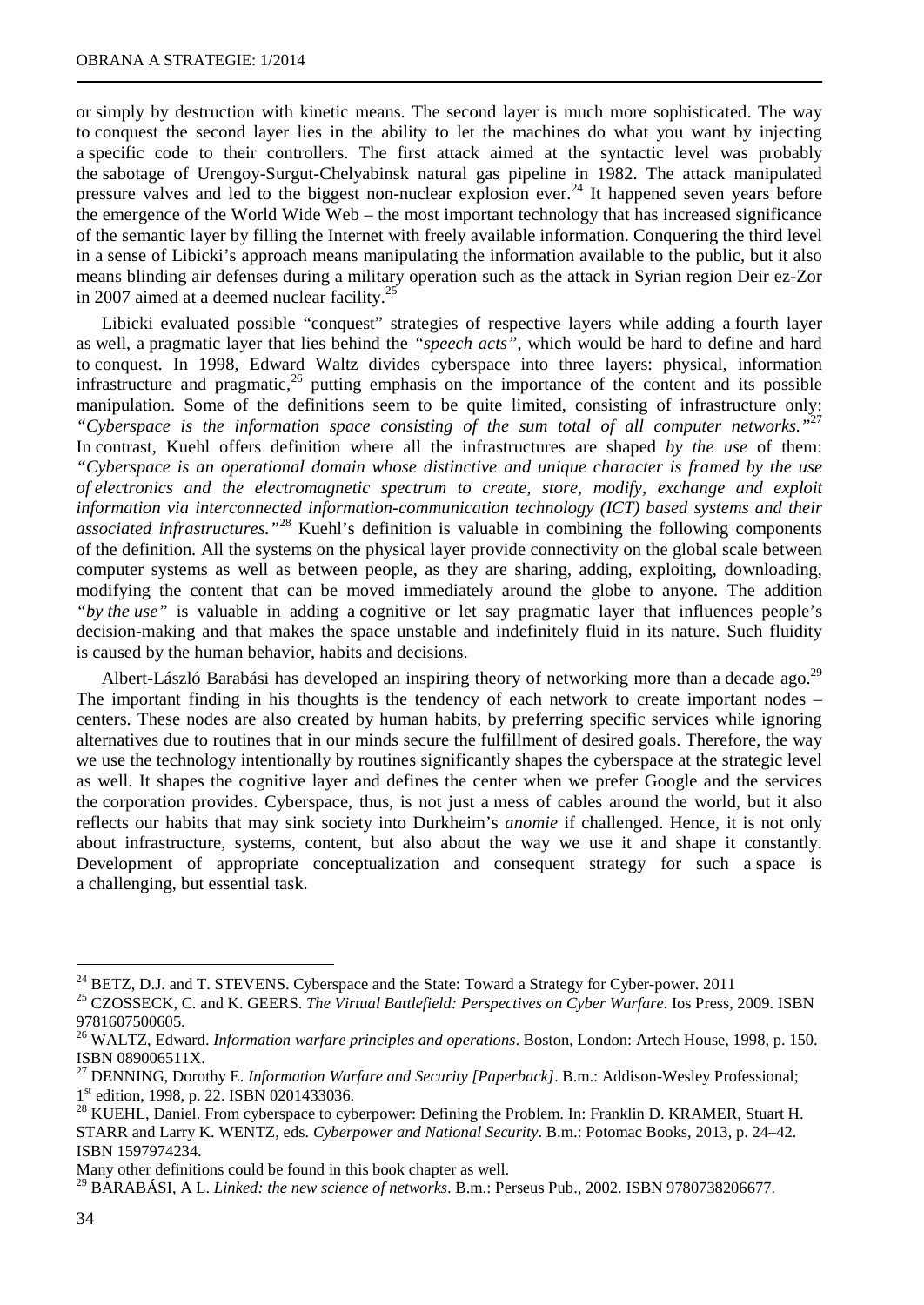## **HOW A SPECIFIC DISCOURSE SHAPES OUR PERSPECTIVE AND THUS STRATEGIC THINKING**

As mentioned in the first section, the current debate is quite over-securitized especially due to using inappropriate analogies with key historical events. Jason Healey with Gregory Rattray developed a framework valuable in assessing particular scenarios based on such historical events.<sup>30</sup> The framework uses a traditional military perception to evaluate analogies such as Cyber Battle of Great Britain, Cyber 9/11, Cyber Pearl Harbor, etc. Despite their undoubted contribution in assessing possible events in cyberspace, the paper creates exactly the improper securitization discourse that simply may never emerge. Although, Healey is discreet in over-estimation in his other paper;<sup>31</sup> in this paper, Rattray and Healey first explore some characteristics of cyberspace,<sup>32</sup> though they do not assess appropriately the probability of their analogies in the end; their contribution lies in the militaryinfluenced methodology they wittingly applied in the light of the proposed cyberspace's characteristics. Myriam Dunn Cavelty reacts to such academic work with a strong criticism saying that majority of the policy recommendations and developments strictly focus on military or civil aspects of cyber threats analogous to the conventional and conservative military security frameworks.<sup>33</sup> Cavelty in the mentioned paper divides the securitization discourse of cyber security into three currents: technical, crime/espionage and military/civil defense, as shown in the table 1.

 $30$  RATTRAY, Gregory and Jason HEALEY. Categorizing and Understanding Offensive Cyber Capabilities and Their Use. In: John D. STEINBRUNER, ed. *Proceedings of a Workshop on Deterring CyberAttacks : Informing Strategies and Developing Options for U. S. Policy*. Washington, DC, USA: National Academies Press, 2010. ISBN 9780309160865.

<sup>31</sup> HEALEY, Jason. Five Futures of Cyber Conflict and Cooperation, The. *Geo. J. Int'l Aff.* 2010

<sup>&</sup>lt;sup>32</sup>, 1. Logical but physical; 2. Usually used, owned, and controlled predominantly by the private sector;

*<sup>3.</sup> Tactically fast but operationally slow; 4. A domain in which the offense generally dominates the defense; and 5. Fraught with uncertainty." Cited from:* RATTRAY, Gregory and Jason HEALEY. Categorizing and

Understanding Offensive Cyber Capabilities and Their Use. In: John D. STEINBRUNER, ed. *Proceedings of a Workshop on Deterring CyberAttacks : Informing Strategies and Developing Options for U. S. Policy*. Washington, DC, USA: National Academies Press, 2010. ISBN 9780309160865.

<sup>&</sup>lt;sup>33</sup> CAVELTY, Myriam Dunn. The Militarisation of Cyberspace: Why Less May Be Better. Tallin: NATO CCD COE, 2012.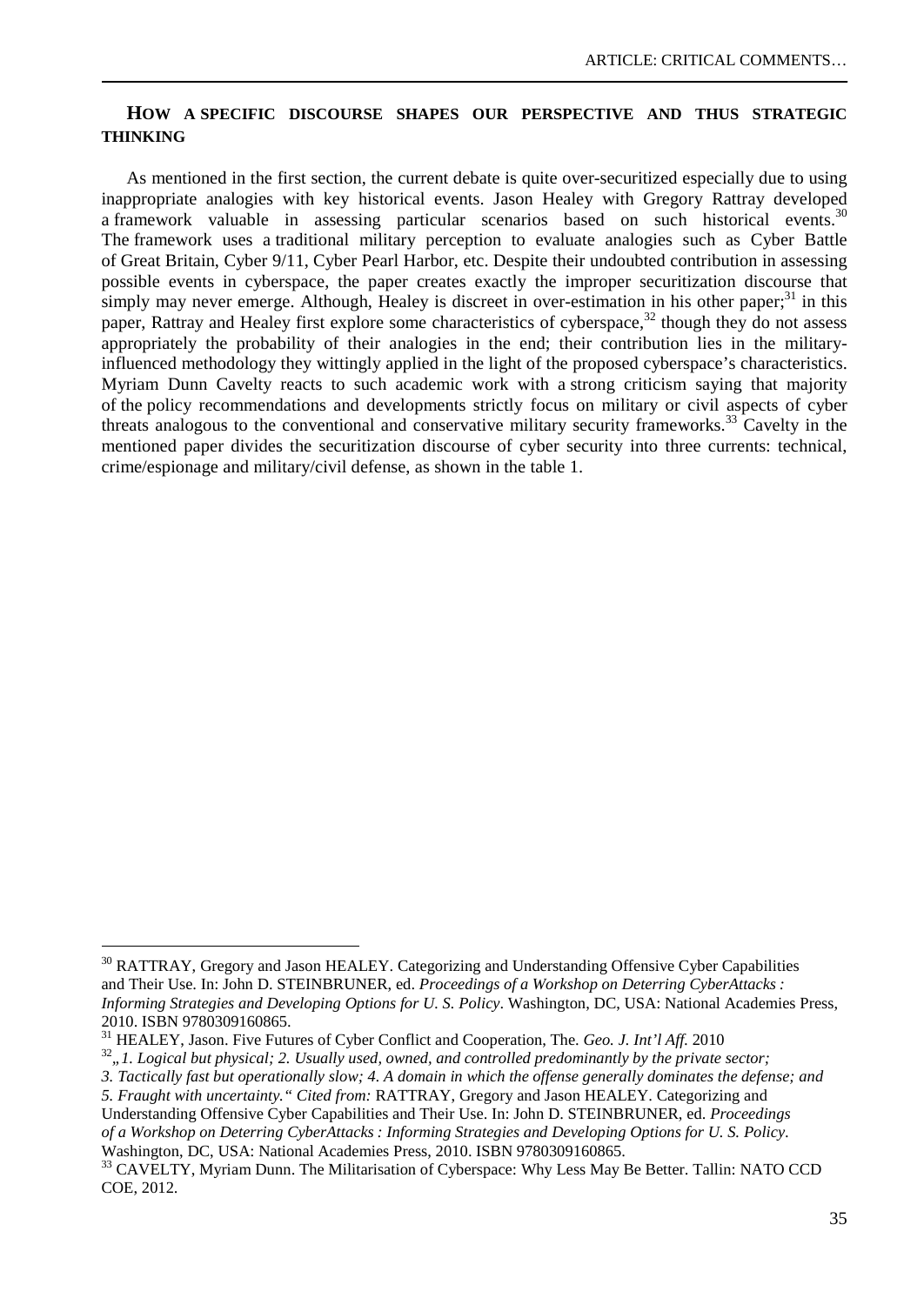|                      | Technical                                             | Crime / Espionage                                                                                           | Military / Civil defence                                                                              |
|----------------------|-------------------------------------------------------|-------------------------------------------------------------------------------------------------------------|-------------------------------------------------------------------------------------------------------|
| Main actors          | Computer experts<br>Anti-virus industry               | Law enforcement<br>Intelligence community                                                                   | National security<br>experts<br>Military<br>Civil defence<br>establishment /<br>Homeland security     |
| Main referent object | Computer networks                                     | Private sector (business)<br>networks)<br>Classified information<br>(government networks)                   | Networked armed<br>forces (military<br>networks)<br>Critical (information)<br>infrastructures         |
| Main threat          | Malware<br>Network disruptions<br>Hackers (all kinds) | Advanced persistent<br>threats<br>Cyber criminals, cyber<br>mercenaries<br>States (foreign<br>intelligence) | Catastrophic attacks on<br>critical infrastructures<br>Cyber terrorists<br>States (cyber<br>commands) |

**Table 1. Three alternative cyber discourses by Miriam Dunn Cavelty** 

Source: CAVELTY, Myriam Dunn. The Militarisation of Cyberspace: Why Less May Be Better. Tallin: NATO CCD COE, 2012.

Cavelty reveals an immensely valuable analysis of cyber security thinking. Her critical approach sees Stuxnet as an intelligence driven operation that is not a sign of cyber war. Based on such a meaning, she criticizes especially the military current of the securitization due to an inappropriate evaluation of the contemporary situation, real threat and available counter-measures, as shown on the Estonian example. Cyber war in the shape of the Battle of Britain is very unlikely at least. In contrast, other kinds of operations, such as less important but precise attacks would multiply. She concluded her article saying: *"Using too many resources for high impact, low probability events – and therefore having less resources for the low to middle impact and high probability events – does not make sense, neither politically, nor strategically, and certainly not when applying a cost-benefit logic."*<sup>34</sup>

Using Cavelty's contribution as an addition to the above drafted logic of securitization thinking reveals the following. The real tendency of conservative and rigid military thinking would cost huge money, threaten people and would not address and successfully cope with emerging cyber security threats. However, the real interest of such behavior can be found if we perceive the analysis differently. The threatening situation and the will to be defended in advance may force some states to obtain a specific defensive technology and to refrain from another. The securitization discourse may serve some particular interests rather than defensive objectives; it may be a part of a discursive strategic influence. Critical geopolitician Simon Dalby came up with the idea of the constructed concept "global threat" that knows no boundaries.<sup>35</sup> The idea is about a social construction of a threat, such as the result of 9/11 events, that has global potential impact; therefore no state is excluded and it is required to cooperate. As a consequence, such discourse legitimizes surpassing the borders representing division

 $\overline{a}$  $34$  Ibid.

<sup>35</sup> DALBY, Simon. Political Space: Autonomy, Liberalism, and Empire. *Alternatives: Global, Local, Political*. 2005, vol. 30, no. 4, pp. 415–441. ISSN 03043754.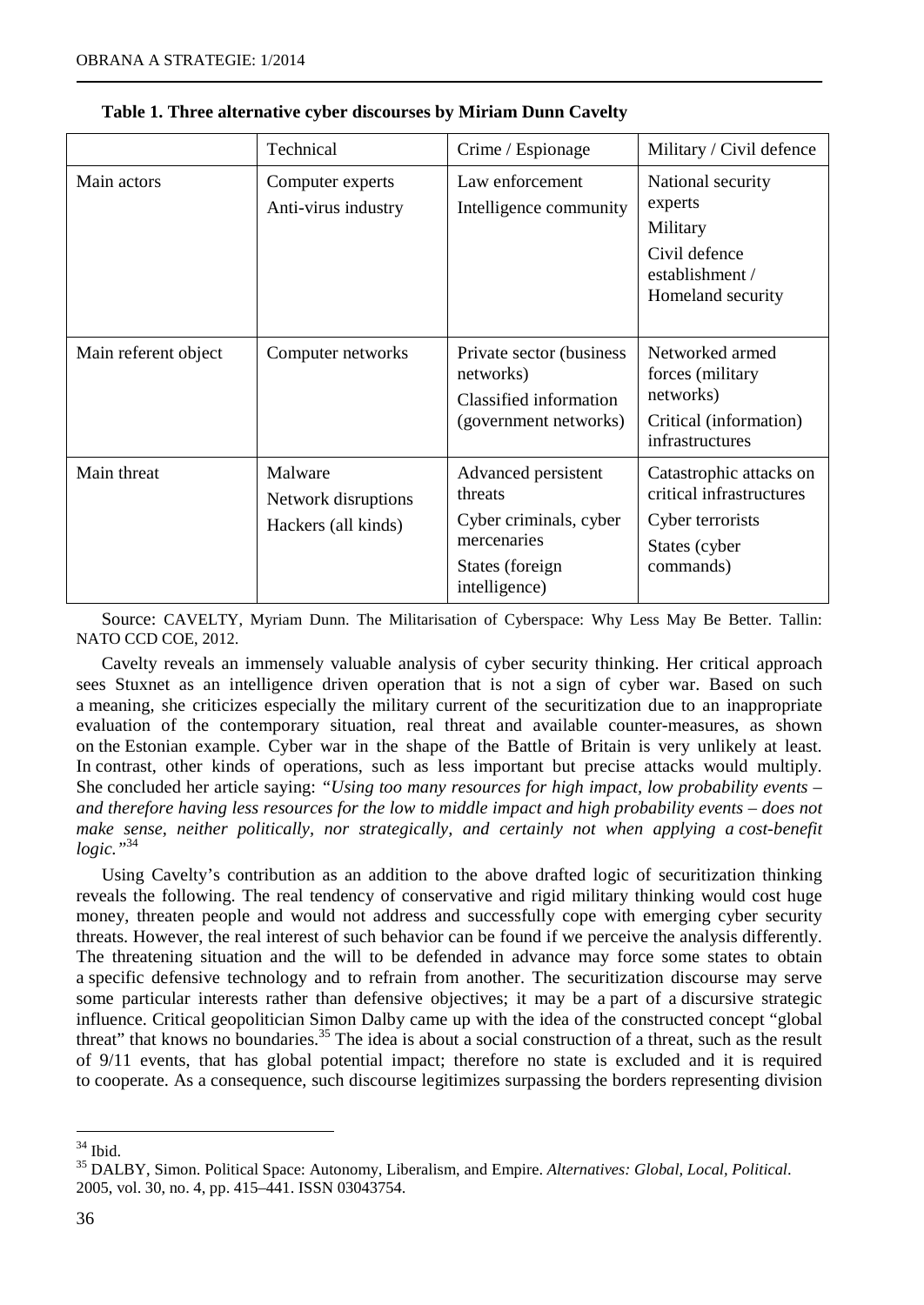of states' "sovereignties" by enforced discourse seeking for measures adoption that cannot be simply ignored if we are willing to stay within the "group".

Promising academic research has been conducted, for example, by Thomas Rid in his article Cyber War Will Not Take Place<sup>36</sup> that precedes his book in which he applied the introduced arguments on particular events.<sup>37</sup> Rid infers that cyber war will be prevalently filled with operations such as propaganda, sabotage and espionage. The key argument why the contemporary cyber security situation is not a war is based on Clausewitz theory. In spite of some disputable assertions that an act of war must be with no doubt lethal, instrumental and political, cyber war, in Rid's argumentation, apparently bears none of those features. However, his approach is a great contribution for ongoing critical analysis. Constructive critical thinking is a promising way to reflect the reality of cyber war better than adoption of inappropriate historical analogies.

Nevertheless, conquests of territories in future may be devoted to highly precise and perfectly prepared complex operations including discourse pressure, propaganda and a bit of sabotage by novel cyber means with the aim to compel states to fulfill our means. The future will bring non-violent weapons, extremely sophisticated and successful propaganda that crosses borders in milliseconds, and attribution problem not viewed as a problem, but rather as an inseparable component of any future strategy. Territories do not need to be conquered only physically; critical geopolitics has shown us that a forceful pressure may lie in discourse as a power rather than a power in conventional war while trying to achieve strategic objectives. The academic analysis would further focus on such critical approach when dealing with cyber security.

## **CONCLUSION**

 $\overline{a}$ 

In this article, I intended to critically assess the current academic approach to cyber security. I did not aim at a thorough analysis of the over-securitized flow of academic articles and their critics, but to demonstrate that the research agenda in cyber security needs to focus more on constructive critical analysis, rather than on the application of conservative military perspective. Critical views in a wide variety of academic fields proved that such an epistemological approach would contribute to academic research with immensely valuable thoughts. On the contrary, over-securitization and uncreative application of tremendous and threatening historical events to cyber realm may seem to be a tangible approach, but such events are highly improbable in cyberspace, and thus the investment into defensive counter-measures does not solve the problem. Espionage, subversion or sabotage cyber operations are in their possible extreme complexity – and as a part of broader strategic approach – highly probable, and already tacitly taking place. The perception that scholars would adopt depends on their capability to accept the novelty of cyber threat in its extraordinariness and complexity, and the need for appropriate research agenda.

There are three important research areas in cyber security strategy that should be studied. The first one is the creation of an appropriate normative framework for the world community. NATO CCD COE is working on such a project and the outcome is expected by the end of 2014. The novelty of cyber space lies in the widely known "space of freedom" where the organization of people is close to anarchy. Since the "space of freedom" has provided a wide range of cyber crime in global measure, the adoption of new norms is awaited. Software piracy is a perfect example of how a prohibitive and widely accepted norm that prevents stealing another one's property has become completely ignored and unaccepted in cyber space. Norms should regulate not only behavior of individuals, but of states as well.<sup>38</sup> However, these norms have to be developed from scratch rather than adopted from the perspective of the Cold War era and the nuclear war threat. In cyberspace, military operations may

<sup>36</sup> RID, Thomas. Cyber War Will Not Take Place. *Journal of Strategic Studies*. 2013, vol. 35, pp. 5–32. ISSN 0140-2390.

<sup>37</sup> RID, Thomas. *Cyber War Will Not Take Place*. London: Oxford University Press, 2013. ISBN 0199330638. <sup>38</sup> LEWIS, James A. Sovereignty and the Role of Government in Cyberspace. *Brown Journal of World Affairs*. 2010, vol. 16, pp. 55–65. ISSN 10800786.